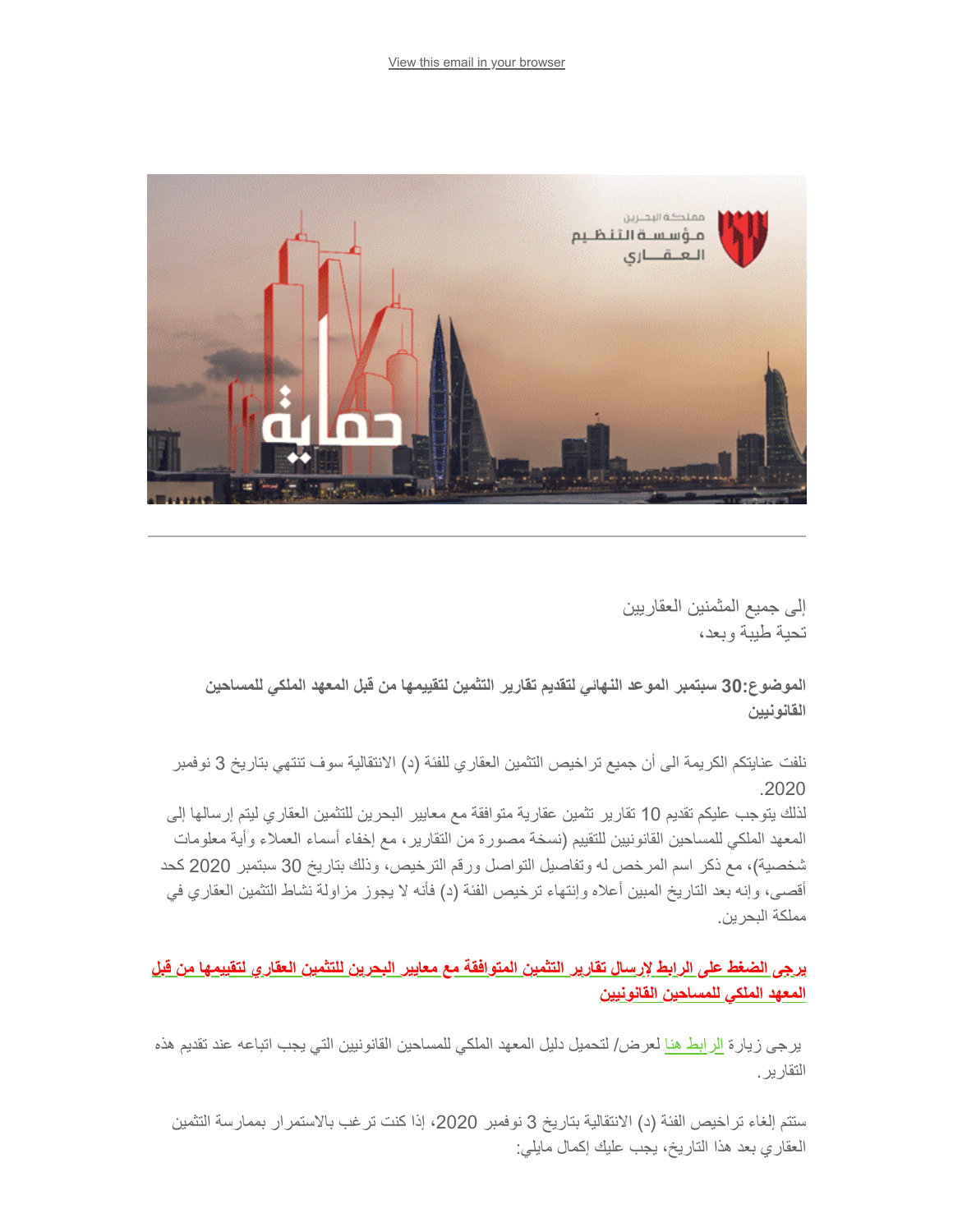.1 إكمال دورة " أنظمة ومعاییر التثمین العقاري"

.2 دورة " أساسیات التثمین"

.3 تقدیم 10 تقاریر تثمین عقاریة متوافقة مع معاییر البحرین للتثمین العقاري لیتم إرسالھا إلى المعھد الملكي للمساحین القانونیین للتقییم (نسخة مصورة من التقاریر، مع إخفاء أسماء العملاء وأیة معلومات شخصیة) مع ذكر اسم المرخص لھ تفاصیل الاتصال ورقم الترخیص.

> عند إكمال المتطلبات الثلاثة المذكورة أعلاه بشكل مرض، ستكون مؤھلاً للتقدم بطلب للحصول على ترخیص التثمین العقاري للفئة (د).

> > **إلى جمیع المثمنین العقاریین**

یجب على جمیع المثمنین العقاریین المرخص لھم من قبل المؤسسة حضور دورة "أنظمة ومعاییر التثمین العقاري"، بالإضافة إلى اجتیاز الاختبارات المرتبطة بھا وذلك لضمان استمرار الحفاظ على الترخیص الصادر من المؤسسة وتجدیده بشكل سنوي. للمزید من المعلومات حول فئات التثمین المختلفة وأسالیب وطرق التثمین لكل فئة من المثمنین، بالإضافة إلى

معاییر البحرین للتثمین العقاري، والإرشادات التوجیھیة حول ما یتم تضمینھ في تقریر التثمین العقاري المتوافق مع معاییر البحرین للتثمین العقاري للفئة (د)، یرجى الاطلاع على صفحة "[المثمنین](https://www.rera.gov.bh/en/category/valuers?utm_source=Audience-06-August-2020&utm_campaign=f5aeadd39d-CAMPAIGN_GULF+PROPERTY_SHOW_COPY_01&utm_medium=email&utm_term=0_972d228ac5-f5aeadd39d-%5BLIST_EMAIL_ID%5D&ct=t%28CAMPAIGN_GULF+PROPERTY_SHOW_COPY_01%29)" في الموقع الإلكتروني للمؤسسة.

للتسجیل في دورات المعھد الملكي للمساحین القانونیین المطلوبة للفئات المختلفة بالمؤسسة (أ ، ب ، ج) والرسوم ذات العلاقة، یرجى زیارة الروابط التالیة

- [التسجیل في دورات](https://academy.rics.org/distance-learning?f%5B0%5D=field_primary_category%3A374&f%5B1%5D=field_secondary_category%3A82&utm_source=Audience-06-August-2020&utm_campaign=f5aeadd39d-CAMPAIGN_GULF+PROPERTY_SHOW_COPY_01&utm_medium=email&utm_term=0_972d228ac5-f5aeadd39d-%5BLIST_EMAIL_ID%5D&ct=t%28CAMPAIGN_GULF+PROPERTY_SHOW_COPY_01%29)
- [دلیل الرسوم لدورات وتقییمات المعھد الملكي للمساحین القانونیین عبر الإنترنت](https://www.rera.gov.bh/Media/downloads/valuers/RICS-Fee-Guide-Valuation-Progression-20200914.pdf?utm_source=Audience-06-August-2020&utm_campaign=f5aeadd39d-CAMPAIGN_GULF+PROPERTY_SHOW_COPY_01&utm_medium=email&utm_term=0_972d228ac5-f5aeadd39d-%5BLIST_EMAIL_ID%5D&ct=t%28CAMPAIGN_GULF+PROPERTY_SHOW_COPY_01%29)

لأیة استفسارات ذات علاقة، برجى إرسال برید إلكتروني إلى support@rera.gov.bh

كما نود أن نحیطكم علماً بأن ھذا التعمیم بالإضافة إلى جمیع التعامیم الصادرة من مؤسسة التنظیم العقاري إلى المرخص لھم متوافرة على موقع المؤسسة تحت تبویب "[التشریعات](https://www.rera.gov.bh/category/regulations?utm_source=Audience-06-August-2020&utm_campaign=f5aeadd39d-CAMPAIGN_GULF+PROPERTY_SHOW_COPY_01&utm_medium=email&utm_term=0_972d228ac5-f5aeadd39d-%5BLIST_EMAIL_ID%5D&ct=t%28CAMPAIGN_GULF+PROPERTY_SHOW_COPY_01%29)"

> مع خالص الشكر والتقدیر، مؤسسة التنظیم العقاري إدارة السیاسات والتخطیط الاستراتیجي

**Reminder To all Real Estate Valuers** 

**30TH September Deadline for submission of Valuation Reports for assessment by RICS** 

As previously advised, all **Class D (Transitional) licenses will expire on 3 November 2020.**

Such license holders are reminded to **submit 10 BVS complaint** valuation reports to